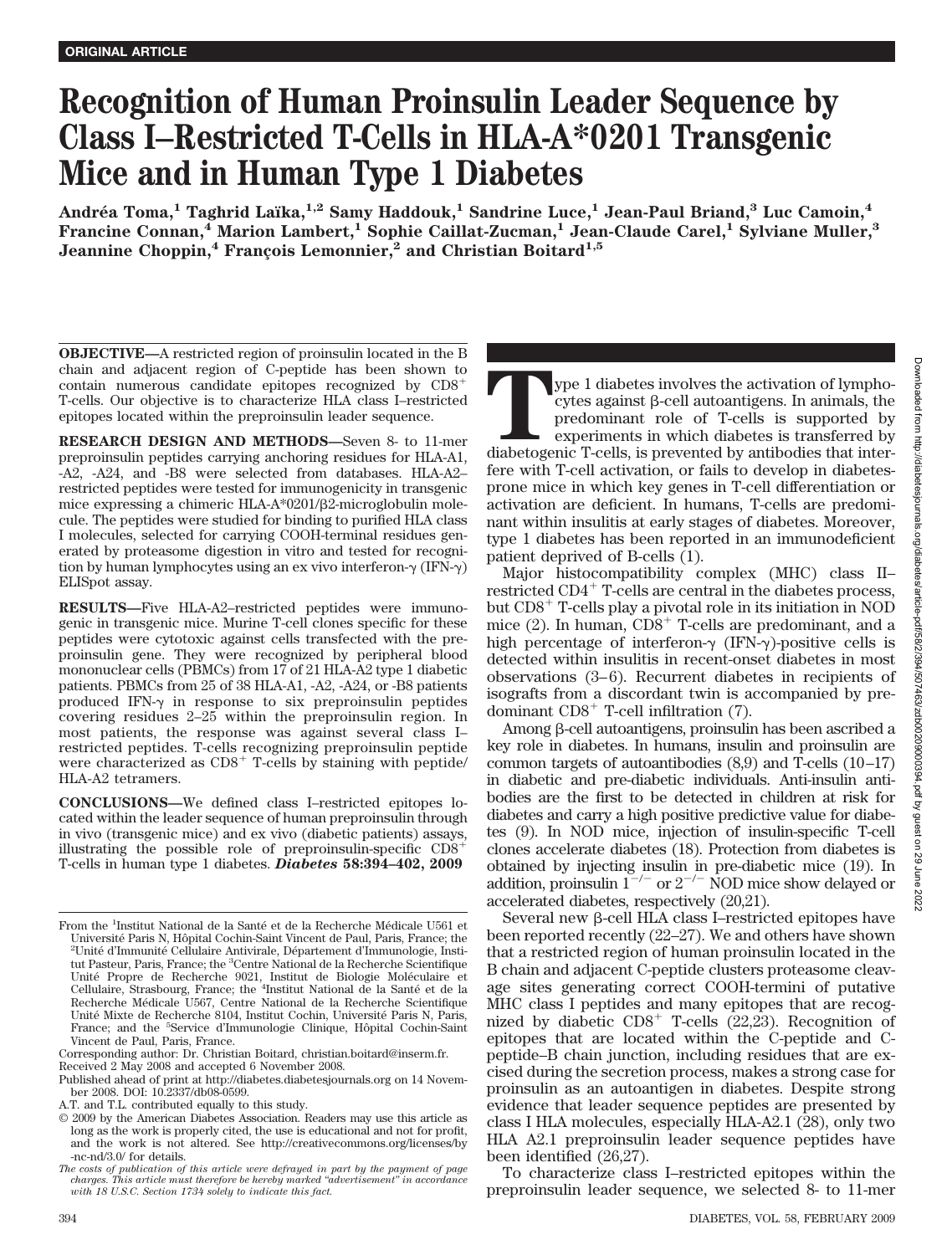TABLE 1 Patients and control individuals

| P               | $-DRB1*$ | $-A, -B^*$          | Ρ              | $-DRB1*$ | $-A, -B^*$               | $\mathcal{C}$   | $-DRB1*$ | $-A, -B^*$                            |
|-----------------|----------|---------------------|----------------|----------|--------------------------|-----------------|----------|---------------------------------------|
| R1              | 03/04    | $A2-3$ , B18-38     | R20            | 03/04    | $Al-24$ , B <sub>8</sub> | C1              | nd       | $A2-29$ , $B7-44$                     |
| R2              | 04/13    | A2-24, B27-         | R21            | 03/04    | A24-25, B18-56           | C2              | nd       | $A2-3$ , B38-51                       |
| R3              | 03/11    | $A2-30$ , B16-18    | R22            | 03/03    | $A1-24$ , B $16-39$      | C <sub>3</sub>  | nd       | A24 $-28$ , B7 $-8$                   |
| R4              | 03/16    | A2-, $B45-18$       | R23            | 04/08    | A3-24, B39-49            | C4              | nd       | $A1-30, B8-13$                        |
| R5              | 01/03    | $A2$ -, $B8$ -      | R24            | 04/08    | A24-80, B44-51           | C5              | nd       | $A1-32, B8-13$                        |
| R <sub>6</sub>  | 03/16    | $A2-11$ , B7 $-55$  | R25            | 03/03    | $A9-10. B8-14$           | C6              | nd       | $A2-31$ , B35-60                      |
| R7              | 03/04    | A2-, $B62-52$       | R26            | 03/04    | $A1-2, B8-15$            | C7              | nd       | $A2$ -, $B8$ -                        |
| R8              | 03/04    | A2-, $B8-44$        | L1             | 03/04    | A2-, $B35-62$            | C8              | nd       | $A2-3$ , $B7-12$                      |
| R9              | 03/11    | A2-, $B8-51$        | L2             | 03/04    | $A2-29$ , B7 $-35$       | C9              | nd       | A <sub>2</sub> -, B <sub>27</sub> -44 |
| R10             | 04/04    | $A2-3. B14-44$      | L <sub>3</sub> | 01/01    | $A2 - 24$ , B7 $-35$     | C10             | 03/04    | $A1-2. B8-50$                         |
| R11             | 04/13    | $A2-3$ , B15-50     | L4             | 04/04    | A2-, $B39-62$            | C11             | nd       | $A2-3, B7-50$                         |
| R12             | 01/04    | A2 $-3$ , B15 $-35$ | L <sub>5</sub> | 03/03    | A1 $-24$ , B8 $-45$      | C <sub>12</sub> | nd       | $A1-3$ , $B8-27$                      |
| R13             | 03/04    | A2-24, B49-         | L6             | 03/04    | $A1-24$ , $B8-49$        | D1              | nd       | A2-10, B12-44                         |
| R14             | 07/13    | A1 $-2$ , B12 $-44$ | L7             | 04/13    | A11-24, B50-62           | D <sub>2</sub>  | 03/15    | A2-, $B35-44$                         |
| R15             | 03/13    | $A2$ -, $B8$ -      | L8             | 03/04    | A1 $-3$ , B8 $-49$       | D3              | 03/14    | $A1-11$ , $B8-55$                     |
| R16             | 03/04    | $A2-3$ , $B8-18$    | L9             | 03/03    | $A3-31$ , $B8-51$        | D4†             | 03/13    | A2-, $B38-45$                         |
| R17             | 04/16    | A1-24, B8-44        | L10            | 03/04    | $A1-9, B8-21$            | $D5+$           | 01/11    | $A1-2, B7-$                           |
| R <sub>18</sub> | 03/08    | A3-24, B8-58        | L11            | 03/04    | A1-, $B8-38$             | $D6\dagger$     | 03/07    | $A1-19$ , $B8-44$                     |
| R19             | 01/04    | A3-24, B35-47       | L12            | 03/04    | A1-, $B8-44$             |                 |          |                                       |

P, patients; R, recent-onset diabetes; L, long-standing diabetes; C, healthy control subjects; D, type 2 diabetic control subjects; nd, not done. \*HLA alleles. †Insulin treated.

peptides carrying anchoring residues for class I molecules. These peptides were studied for immunogenicity in HLA-A\*0201 transgenic mice (29). Mouse  $CD\overline{8}^+$  T-cell clones specific to HLA-A\*0201–restricted peptides were tested for cytotoxicity against HLA-A2 target cells transfected with the preproinsulin gene. In human, peptides were studied for binding to common class I molecules, for carrying COOH-terminal residues generated by proteasome digestion, and for recognition by peripheral blood mononuclear cells (PBMCs) from diabetic patients.

#### **RESEARCH DESIGN AND METHODS**

**Mice.** HHD mice express the chimeric HLA-A\*0201 HHD monochain containing the HLA-A\*0201  $\alpha$ 1/ $\alpha$ 2 domains and the H-2D<sup>b</sup>  $\alpha$ 3 domain linked at its NH<sub>2</sub>terminus to the human  $\beta$ 2m COOH-terminus by a 15-residue linker peptide (29).

**Cytotoxicity assays.** Cytotoxicity assays were performed using RMA-S cells transfected with the HHD monochain or P815-HTR (high-efficiency transfection recipient, DBA/2, H-2<sup>d</sup>) mouse mastocytoma cells expressing HLA-A2.1 and human preproinsulin as targets. P815-HTR cells were electroporated with respectively 20  $\mu$ g HLA-A2.1 plasmid (blue script) and 2  $\mu$ g construct plasmid preproinsulin human linearized DNA (PcDNA3.1<sup>+</sup>; Invitrogen) at  $250$  V using an Easyject gene pulser. After 24 h, cells were transferred in selective medium containing  $500 \mu g/ml$  G418 (Gibco-BRL, Paisley, U.K.) and cloned by limiting dilution. Neomycine-resistant clones expressing the HLA-A2.1 monochain were analyzed by flow cytometry using anti-H $\beta$ 2m fluorescein isothiocyanate (FITC)-conjugated antibody. Transfected cells expressing high preproinsulin RNA levels were selected by RT-PCR using  $\beta$ -actin RNA as internal standard.

Peptide immunizations were performed by injecting HHD mice with  $100 \mu g$ peptide and  $140 \mu g$  I-A<sup>b</sup>-restricted helper peptide from the hepatitis B core protein (TPPAYRPPNAPIL) in incomplete Freund's adjuvant subcutaneously at the base of the tail. At day 11, spleen cells were restimulated in vitro for 6 days in the presence of irradiated (3,500 rad) HHD mouse spleen cells preactivated for 3 days by 10  $\mu$ g/ml lipopolysaccharide 055:B5 (Sigma) and then pulsed with  $5 \mu\text{g/ml}$  peptides. Spleen cells were recovered and tested for cytotoxicity against HHD-transfected RMA-S cells pulsed with tested or control peptide using chromium release assay.

CTL lines and clones were obtained by culturing cells showing cytolytic activity in RPMI supplemented with 10% FCS and 0.1 mmol/l 2-mercaptoethanol and restimulated weekly with peptide (1  $\mu$ g/ml down to 0.05  $\mu$ g/ml)-pulsed HHD cells.

**Patients.** Type 1 diabetic patients had anti-GAD, -insulin, –islet antigen 2, or –islet cell antibodies at diagnosis.

Recent-onset patients ( $n = 26$ , 12 women and 14 men) were studied within 3 months of diagnosis. Long-standing patients ( $n = 12$ , 4 women and 8 men) had been insulin treated for 5–40 years at study. Control subjects included 12 healthy blood donors (4 women and 8 men) and 6 type 2 diabetic patients (2 women and 4 men), 3 of whom were insulin treated (Table 1). Informed consent was obtained from all patients. PBMCs were isolated by Ficoll Paque density gradient centrifugation (Pharmacia Biotech, Uppsala, Sweden) and analyzed immediately. HLA class I and class II alleles were determined by serological typing and genotyping, respectively, and class I alleles were confirmed by genotyping.

**Peptides.** Seven 8- to 11-mer preproinsulin peptides carrying putative binding motifs for HLA-A1, -A2, -A24, and -B8 alleles were selected as predicted from known viral peptide sequences and databases (http://www-bimass.cit.nih.gov; http://www.syfpeithi.de). Selection was based on bimass and syfpeithi scores  $\geq$ 40 and 14, respectively, or on known viral peptide sequences (J.C., personal communication). Six HLA-A2–restricted peptides (one of them carrying binding motifs for HLA-A24 and -B8) and one peptide containing binding motifs for HLA-A1 and -A24 were selected (Table 2). Peptides were synthesized and purified  $(23)$ . Peptide nomenclature refers to NH<sub>2</sub>- and COOHterminal positions along the human preproinsulin sequence.

**Peptide-binding assay.** HLA heavy (H) chains prepared as reported previously  $(30)$  were incubated with 2  $\mu$ g/ml exogenous  $\beta$ 2m (Sigma, Steinheim, Germany) and with  $10^{-4}$ ,  $10^{-6}$ , and  $10^{-8}$  mol/l exogenous peptides in Eppendorf microtubes (Eppendorf-Netheler-Hinz, Hamburg, Germany) for 1 h at room temperature and then for 24 h at 4°C. Reassembled HLA molecules were further incubated for 90 min at 37°C in 96-well microtiter plates coated with anti-HLA monoclonal antibodies (BB7.2 for HLA-A2, B1.23.2 for HLA-B molecules, and PA2.6 for HLA-A and -B molecules). Correctly folded HLA  $complexes$  were revealed with anti- $\beta 2m$  antibodies coupled to alkaline phosphatase and 4-methyl-umbelliferyl phosphate (M-8883; Sigma) as substrate. Fluorescence generated was measured at 360/460 nm in a Microfluor reader (Victor 1420; Wallac, Turku, Finland). Percentage of binding was defined as the binding of tested peptide over the binding of the reference viral peptide  $\times$  100. Reference peptides were influenza virus matrix M.58–66 (GILGFVFTL) for HLA-A2, influenza virus PB1 peptide 591–599 (VSDGG PNLY) for HLA-A1, EBV LMP2 419–427 (TYGPFMSL) for A-24, and HIV Nef 90–97 (FLKEKGGL) for HLA-B8.

**Proteasome digestion.** Preproinsulin peptide 1–28, which covers leader sequence and adjacent B chain residues (MALWMRLLPLLALLALWGPD PAAAFVNQ) was digested by a proteasome-enriched extract obtained from T1 lymphoblastoid cells (23). Cleavage products were separated by reversedphase high-performance liquid chromatography (RP-HPLC; Perkin-Elmer, Norwalk, CT) on a C18 Nucleosil column (10  $\mu$ m, 250  $\times$  4.0 mm; Macherey-Nagel, Hoerdt, France). Mass analyses were performed on a MALDI-Tof spectrometer in a reflectron-delayed extraction ion source over a mass range of 500–3,200 Da and recorded with a Voyager-DE-Pro mass spectrometer (PerSeptive Biosystems, Framingham, MA). Monoisotopic masses were calculated, and peptides corresponding to computed masses were identified (23).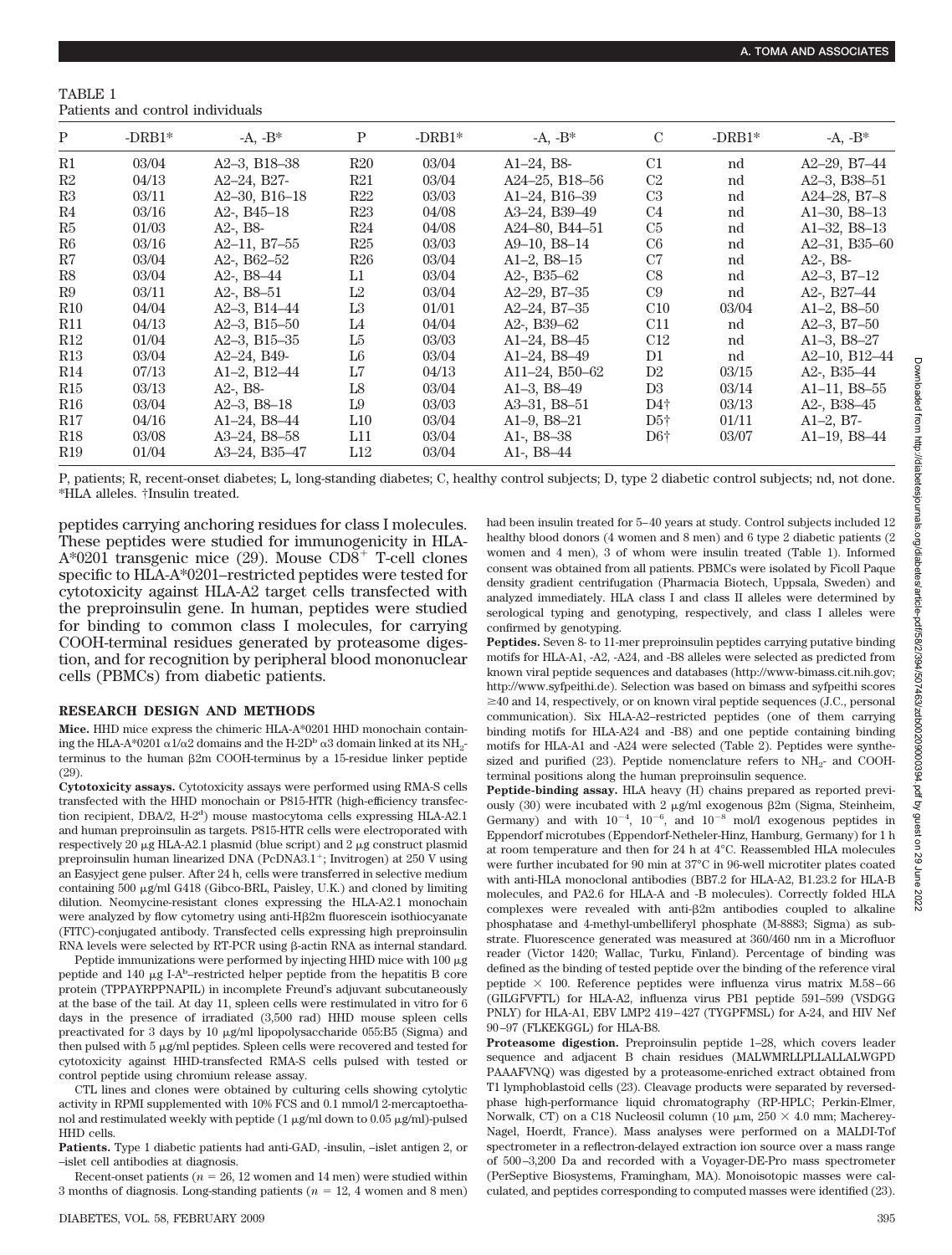| TABLE 2                                                           |  |  |  |  |
|-------------------------------------------------------------------|--|--|--|--|
| Binding of preproinsulin peptides to selected HLA class I alleles |  |  |  |  |

|           |                    |                |                        | Anchoring | Binding§  |           | Type of |
|-----------|--------------------|----------------|------------------------|-----------|-----------|-----------|---------|
| Peptide*  | Sequence           | HLA I          | HLA motif <sup>†</sup> | fit‡      | $10^{-4}$ | $10^{-6}$ | binder  |
| $1 - 8$   | <b>MALWMRLL</b>    | A <sub>2</sub> | <b>MALWMRLL</b>        |           | 46        | $\theta$  |         |
| $2 - 11$  | <b>ALWMRLLPLL</b>  | A2             | <b>ALWMRLLPLL</b>      | $++$      | 55        | 53        | Н       |
|           |                    | A24            | <b>ALWMRLLPLL</b>      |           | 80        | 100       | Н       |
|           |                    | B <sub>8</sub> | <b>ALWMRLLPLL</b>      |           | 24        | 20        |         |
| $6 - 14$  | <b>RLLPLLALL</b>   | A <sub>2</sub> | <b>RLLPLLALL</b>       | $++$      | 36        | 65        | Н       |
| $6 - 16$  | <b>RLLPLLALLAL</b> | A2             | <b>RLLPLLALLAL</b>     | $++$      | 96        | 71        | Н       |
| $14 - 23$ | LALWGPDPAA         | A <sub>2</sub> | <b>LALWGPDPAA</b>      | $\pm$     | 44        | 36        |         |
| $15 - 24$ | <b>ALWGPDPAAA</b>  | A2             | <b>ALWGPDPAAA</b>      |           | 96        | 94        | H       |
| $15 - 25$ | <b>ALWGPDPAAAF</b> | A1             | <b>ALWGPDPAAAF</b>     | $^{+}$    | 18        | 41        |         |
|           |                    | A24            | <b>ALWGPDPAAAF</b>     | $++$      | 82        | 100       | Н       |

Data are percent. \*NH<sub>2</sub>- and COOH-terminal positions in preproinsulin. †Anchoring positions are in bold characters. ‡HLA anchoring motifs:  $++$ , strict;  $+$ , tolerated. §Binding (%) = binding of tested peptide/binding of viral reference peptide.  $[$ L, low binder (binding  $\langle 20\% \text{ at } 10^{-6} \rangle$ mol/l and binding  $>20\%$  at  $10^{-4}$  mol/l); I, intermediate binder (binding between 20 and 50% at  $10^{-6}$  mol/l); H, high binder (binding  $>50\%$  at  $10^{-6}$  mol/l).

Enzyme-linked immunospot assay. IFN- $\gamma$  enzyme-linked immunospot (ELISpot) was performed as previously described (23). Background IFN- $\gamma$ response was evaluated in three to six wells containing  $3 \times 10^5$  cells/well incubated without peptide. Responses were considered positive when the number of spots in the presence of peptide was above background  $+3$  SD. Positive controls consisted of three wells containing  $3 \times 10^4$  cells/well stimulated with 1  $\mu$ g/ml phytohemagglutinin and three wells containing 3  $\times$  $10^5$  cells/well stimulated with 10  $\mu\text{g/ml}$  viral peptides (peptide M.58–66 from influenza virus matrix for HLA-A2, nucleoprotein NP44–52 for HLA-A1, and NP380–388 for HLA-B8). Negative controls were HIV Nef 83–91 peptide for HLA-A2 and Nef 182–189 peptide for HLA-B8. A stimulation score was calculated to take into account interassay variability (stimulation score  $=$ mean number of spots in response to peptide  $-$  mean number of spots in absence of peptide).

**Expansion of human proinsulin-specific T-cells.** PBMCs  $(3 \times 10^6 \text{ cells/ml})$ were incubated in presence of 10  $\mu$ g/ml peptide for 2 h at 37°C, washed, seeded in a six-well plate, maintained for 14 days, and fed on days 4 and 7 by replacing one-half supernatant with fresh medium containing 10 units/ml interleukin-2 and 5 and 2  $\mu$ g/ml proinsulin peptide, respectively.

**MHC class I tetramers and flow cytometry.** HLA-A2 tetramers were produced as previously described (31). Tetramers were titered individually by staining a relevant peptide-specific  $CD8^+$  T-cell line and used at 5–10  $\mu$ g/ml. For staining,  $10^6$  PBMCs were incubated at 37°C for 30 min with 5–10  $\mu$ g/ml PE-labeled tetramer and then with anti–CD8-APC and anti–CD3-FITC–labeled antibodies (BD/Pharmingen, San Jose, CA) for 15 min at 4°C. Small lymphocytes were gated according to forward/side scatter profiles.  $CD8<sup>+</sup>$  cells were selected among  $CD3^+$  cells. Staining with 7-AAD (Pharmingen) was used to exclude dead cells. Data were collected on a FACSCalibur flow cytometer and analyzed using Cell Quest software (Becton Dickinson).

**Statistics.** Comparison of stimulation score values of patients and control subjects used nonparametric Mann-Whitney test. Student's *t* test was used for 6–14 peptide/HLA-A2 tetramer assessment.

# **RESULTS**

**Immunogenicity of HLA-A2–binding peptides.** Six preproinsulin peptides (peptides 1–8, 2–11, 6–14, 6–16, 14– 23, and 15–24) selected for predicted binding to HLA-A2 were tested for immunogenicity in HLA-A2 transgenic mice. As shown in Fig. 1, spleen cells from mice immunized against five of six preproinsulin peptides (2–11, 6–14, 6–16, 14–23, and 15–24) showed significant cytotoxic response to HHD-transfected RMA-S cells pulsed with the immunizing peptide. Immunogenic peptides in-



**FIG. 1. Cytotoxic responses of peptide-specific HLA-A2.1–restricted murine T-cells against preproinsulin peptides. Five to six HHD mice were** immunized in vivo for each preproinsulin peptide (peptides 6-14, [A]; 6-16, [B]; 2-11, [C]; 14-23, [D]; 15-24, [E]; and 1-8, [F]). Spleen cells were **restimulated in vitro 11 days later using irradiated peptide-pulsed HHD lymphoblasts. Spleen cells were then tested for cytolytic activity against HHD-transfected RMA-S targets loaded with relevant preproinsulin peptide (**E**) or irrelevant negative control peptide (**f**) using chromium release assay. The figure represents the percentage of specific lysis (vertical axis) obtained for 1:1, 2:1, 3:1, and 4:1 effector:target (E/T) ratio (horizontal axis).**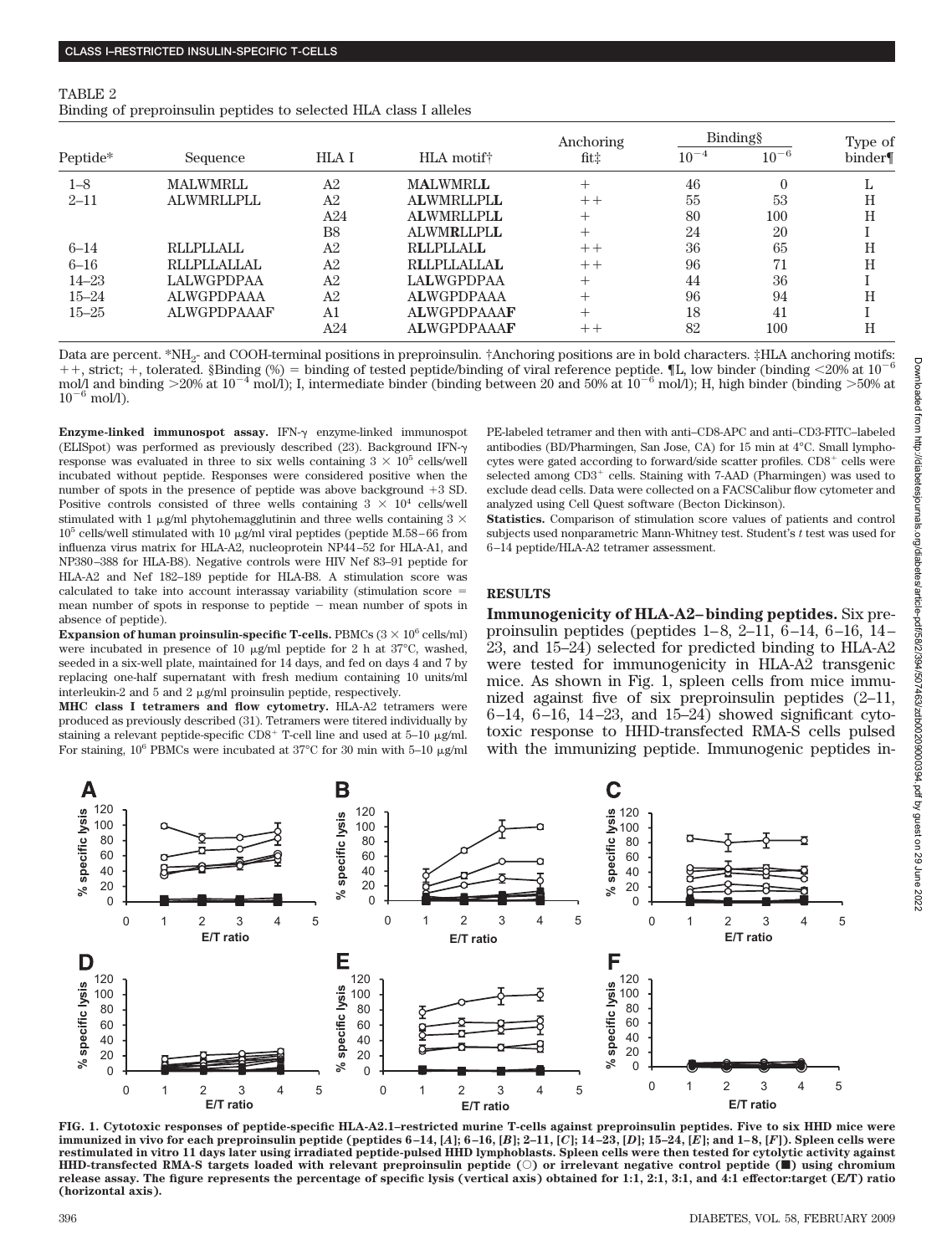

**FIG. 2. Cytotoxicity of anti–2–11, anti–6–14, anti–14–23, and anti–15–24 CD8 T-cell clones against P815 cells transfected with the HHD-encoding and the human preproinsulin genes. Individual CD8 T-cell clones were tested for cytolytic activity against HHD- and preproinsulin-transfected P815 targets loaded with relevant preproinsulin peptide (circles for 2–11, rectangles for 6–14, triangles for 14–23, squares for 15–24; open symbols) or without peptide (closed symbols, respectively), using chromium release assay. The figure represents the percentage of specific lysis (vertical axis) obtained for 1:1, 2:1, and 3:1 effector:target (E/T) ratio (horizontal axis).**

duced cytotoxic T-cells, which displayed increasing lytic activity after each of four in vitro restimulations with 1, 0.33, 0.1, and 0.05  $\mu$ g/ml peptide, respectively (data not shown).

**Murine preproinsulin leader sequence-specific T-cell clones.** As four peptides covered overlapping residues, murine T-cell clones were generated against preproinsulin peptides 6–14, 6–16, 14–23, and 15–24. All 6–14– and 6–16–specific clones were cytotoxic against 6–14– and 6–16–pulsed HHD-transfected RMA-S cells, indicating that cytotoxic T-cells recognize a unique epitope. As a rule, clones generated against peptides 6–14 or 6–16 showed higher cytotoxicity to 6–14–pulsed than to 6–16–pulsed HHD-transfected RMA-S cells. In contrast, 14–23 and 15–24 peptide-specific T-cells showed low cross-reactivity with peptides 15–24 and 14–23, respectively (not shown).

To evaluate processing of peptides 2–11, 6–14, 14–23, and 15–24 from the source protein, we tested whether peptide-specific  $CD8<sup>+</sup>$  T-cell clones were cytotoxic against P815 cells cotransfected with the HHD-encoding and human proinsulin genes (Fig. 2). T-cell clones specific for all four preproinsulin peptides were cytotoxic, indicating that corresponding epitopes were generated from full-length preproinsulin through the endogenous processing pathway.

**Binding of selected peptides to HLA-A1, -A2, -A24, and -B8.** Among the six peptides selected for possible binding to HLA-A2, one peptide (2–11) contained binding motifs for HLA-A24 and -B8 in addition to HLA-A2. Another peptide (15–25) contained binding motifs for HLA-A1 and -A24. These peptides were studied for binding to purified HLA molecules. Peptides that yielded 50, 20–50, and  $\langle 20\%$  binding at  $10^{-6}$  mol/l were considered high, intermediate, and low binders, respectively. Four of six peptides were high binders to HLA-A2 (2–11, 6–14, 6–16, and 15–24), whereas peptide 14–23 showed intermediate binding, and peptide  $\overline{1-8}$  showed no binding at  $10^{-6}$  mol/l and low binding at  $10^{-4}$  mol/l. Peptide 2–11 was a high binder to HLA-A24 and an intermediate binder to HLA-B8. Peptide 15–25 was an intermediate binder to HLA-A1 and a high binder to HLA-A24. Overall, six peptides showed binding to HLA class I alleles. Two peptides (2–11 and 15–25) showed high or intermediate binding to different HLA class I molecules (Table 2). Noticeably, binding of preproinsulin peptides to class I molecules was weaker than that of the control viral peptides with the exception of peptides 2–11 and 15–25, which showed a binding equal to the reference viral peptide (100% binding) to HLA-A24 at  $10^{-6}$  mol/l (not shown). Peptide 14–23, which elicited low cytotoxicity against 14–23–pulsed HHD-transfected RMA-S cells but significant binding to HLA-A2, was included in further experiments. Peptide 1–8, showing no specific cytotoxicity and no significant binding, was excluded.

**Processing of preproinsulin 1–28 by proteasome.** We determined whether COOH-terminal residues of preselected peptides were generated by proteasome digestion. Database (http://www.paproc2.de.paproc2/cgi-bin) predicts proteasome cleavage in preproinsulin leader sequence in positions 10–14, 16, and 22–24, pointing to peptides 2–11, 6–14, 6–16, 14–23, and 15–24 as possible candidates. We analyzed peptides resulting from digestion of preproinsulin peptide 1–28 by a proteasome-enriched T1 cell extract (23). Several digestions were performed that yielded identical HPLC profiles. A 20-h incubation was retained for fraction collection. Multiple peaks appeared between 18 and 74 min of HPLC column retention time, and a late peak corresponding to the entire preproinsulin 1–28 peptide was evidenced. Mass spectrometry analysis of total proteasome digests defined cleavage sites that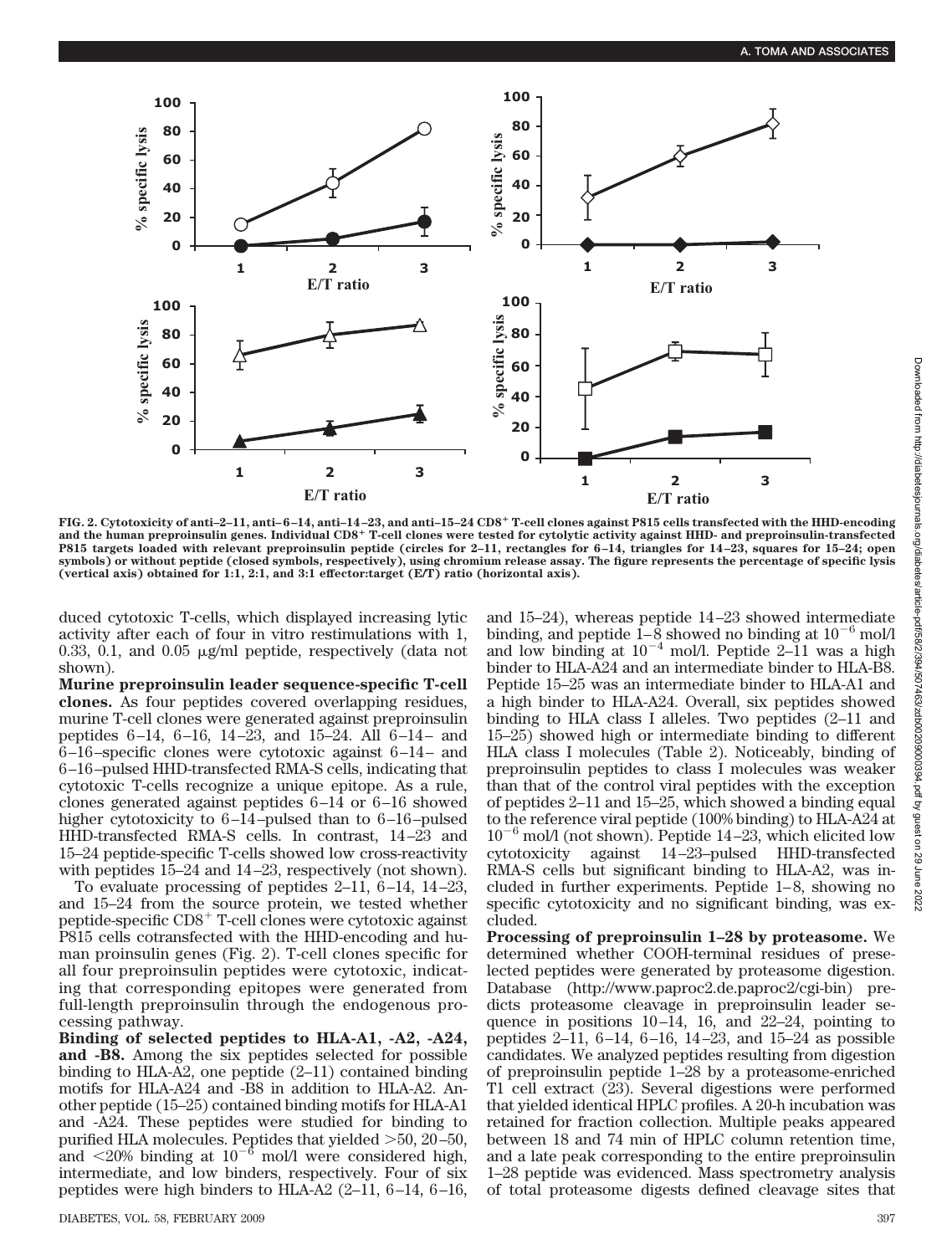| TABLE 3                                                                       |  |
|-------------------------------------------------------------------------------|--|
| Recognition of viral peptides by PBMCs of patients and of control individuals |  |
| Frequencies of                                                                |  |

|            |             |                  |      |          | Frequencies of<br>recognition# | Responses     |                     |                   |  |
|------------|-------------|------------------|------|----------|--------------------------------|---------------|---------------------|-------------------|--|
| $V^*$      | Epitope     | Sequence         | HLA† | Patients | Control<br>subjects            | Patients      | Control<br>subjects | Comparison<br>(P) |  |
| IV         | M0. 58-66   | <b>GILGFVFTL</b> | A2   | 18/20    | 8/11                           | $89(0 - 676)$ | $49(0-246)$         | 0.36              |  |
| IV         | NP 44-52    | CTELKLSDY        | A1   | 3/6      | 3/3                            | $39(7-40)$    | $14(10-20)$         | 0.43              |  |
| IV         | NP 380-388  | <b>ELRSRYWAI</b> | B8   | 7/13     | 2/7                            | $8(0-119)$    | $5(2-131)$          | 0.30              |  |
| <b>HIV</b> | Nef 83–91   | <b>AAVDLSHFL</b> | A2   | 0/12     | 0/4                            | $3(0-20)$     | $0(0-5)$            | 0.06              |  |
| <b>HIV</b> | Nef 182–189 | <b>EWRFDSRLA</b> | B8   | 0/8      | 0/3                            | $1(0-35)$     | $0(0-0)$            | 0.07              |  |

Data are *n* or median (mean). \*V, virus; IV, influenza virus. †HLA, presenting HLA molecule. ‡ELISpot responses, number of responders/ number of individuals tested. §Median (range) of stimulation score; stimulation score = mean number of spots in response to peptide - mean number of spots in absence of peptide; *P*, *P* values comparing the median responses in patients versus control subjects; nonparametric Mann-Whitney test.

clustered in positions 17 and 22–25. HPLC fractions yielded the same cleavage sites as total digests and additional cleavage sites in 9–16, 18–21, 26, and 27. Although numerous cleavage sites predicted by current databases were confirmed in positions 10–24, cleavage sites that were not predicted were characterized (in positions 9, 15, 18–21, 26, and 27). The COOH-terminal residues of the six preselected peptides that showed a significant binding to HLA class I alleles (peptides 2–11, 6–14, 6–16, 14–23, 15–24, and 15–25) were thus generated by proteasome.

**Recognition of leader sequence preproinsulin peptides by human T-cells.** In our study, the most frequent class I alleles were HLA-A2 (21 patients and 12 control subjects), HLA-B8 (17 patients and 8 control subjects), HLA-A24 (14 patients and 1 control), and HLA-A1 (11 patients and 7 control subjects) (Table 1). Peptide-binding studies and, in the case of HLA-A2–restricted peptides, immunogenicity in HHD transgenic mice defined six possible HLA-A1–, -A2–, -A24–, or -B8–restricted epitopes that carry COOH-terminal residues generated by proteasome cleavage in vitro. Preproinsulin and control viral peptides were tested for recognition by T-cells from control and type 1 diabetic individuals using an IFN- $\gamma$  ELISpot assay. **Viral peptides.** To evaluate IFN- $\gamma$  responses to known  $CD8<sup>+</sup>$  T-cell epitopes, responses of control and patient PBMCs to viral peptides were studied. Eighteen of 20 HLA-A2 patients and 8 of 11 HLA-A2 control subjects showed a positive response to influenza M.58–66 that ranged between 3 and 20 SD above background. Six of nine HLA-A1 individuals (3 of 6 patients and 3 of 3 control subjects) tested against influenza NP44–52 and 9 of 20 HLA-B8 individuals (7 of 13 patients and 2 of 7 control subjects) tested against influenza NP380–388 showed a positive response that ranged within 3 and 6 SD above background. No HLA-A2 or -B8 individuals showed a response to HIV peptides. No difference in the response to viral peptides used as positive and negative control subjects was observed between diabetic and control individuals (Table 3).

**Preproinsulin peptides.** All preproinsulin peptides tested were recognized by PBMCs of diabetic patients (Tables 4 and 5). When pooling control and patient responses to preproinsulin peptides, 0 and 65%, respectively, showed numbers of spots in the presence of peptide that were 3 SD above background. Setting the threshold for positive responses at background  $+3$  SD (23), a positive IFN- $\gamma$  response was observed against at least one preproinsulin leader sequence peptide with the same frequency in recent-onset (17 of 26) and long-standing (8 of 12) type 1 diabetic patients. No IFN- $\gamma$  response to preproinsulin peptides was detected in 18 control individuals, including 6 type 2 diabetic patients. Some peptides were recognized with a comparable frequency in recent-onset and longstanding diabetic patients, i.e., peptides 6–14 and 6–16 for HLA-A2. Others peptides were selectively recognized in recent-onset patients (2–11, 14–23, and 15–24 for HLA-A2; and 2–11 and 15–25 for HLA-A24). When considering peptides tested with PBMCs of more than six patients carrying a defined class I allele, four peptides (2–11 for HLA-B8, 14–23 and 15–24 for HLA-A2, and 15–25 for

TABLE 4

| Relative recognition frequencies of preproinsulin peptides in diabetic versus control subjects |  |
|------------------------------------------------------------------------------------------------|--|
|------------------------------------------------------------------------------------------------|--|

|           |           |      | Frequencies of recognition† |     |     |          | Comparison       |        |  |  |
|-----------|-----------|------|-----------------------------|-----|-----|----------|------------------|--------|--|--|
| $P^*$     | HLA       |      | R                           | С   | D   | Patients | Control subjects | P‡     |  |  |
| $2 - 11$  | A2        | 0/4  | 5/17                        | 0/7 | 0/4 | 5/21     | 0/11             | 0.01   |  |  |
|           | A24       | 0/4  | 3/10                        | 0/1 |     | 3/14     | 0/1              |        |  |  |
|           | <b>B8</b> | 4/10 | 4/7                         | 0/6 | 0/2 | 8/17     | 0/8              | 0.0008 |  |  |
| $6 - 16$  | A2        | 2/4  | 7/16                        | 0/8 | 0/4 | 9/20     | 0/12             | 0.0004 |  |  |
| $6 - 14$  | A2        | 1/4  | 4/14                        | 0/4 | 0/2 | 5/18     | 0/6              | 0.01   |  |  |
| $14 - 23$ | A2        | 0/4  | 9/14                        | 0/4 | 0/2 | 9/18     | 0/6              | 0.0003 |  |  |
| $15 - 24$ | Α2        | 1/4  | 7/13                        | 0/4 | 0/2 | 8/17     | 0/6              | 0.0008 |  |  |
| $15 - 25$ | A1        | 2/3  | 1/3                         | 0/1 |     | 3/6      | 0/1              |        |  |  |
|           | A24       | 0/3  | 10/10                       | 0/1 |     | 10/13    | 0/1              |        |  |  |

Data are *n*. P, peptide; R, recent-onset diabetes; L, long-standing diabetes; C, healthy control subjects; D, type 2 diabetic control subjects. \*NH2- and COOH-terminal amino acids in preproinsulin. †ELISpot responses, number of responders/number of individuals tested. ‡*P* values comparing the relative epitope recognition frequencies in patients  $(L + R)$  versus control subjects  $(C + D)$ ; nonparametric Mann-Whitney test.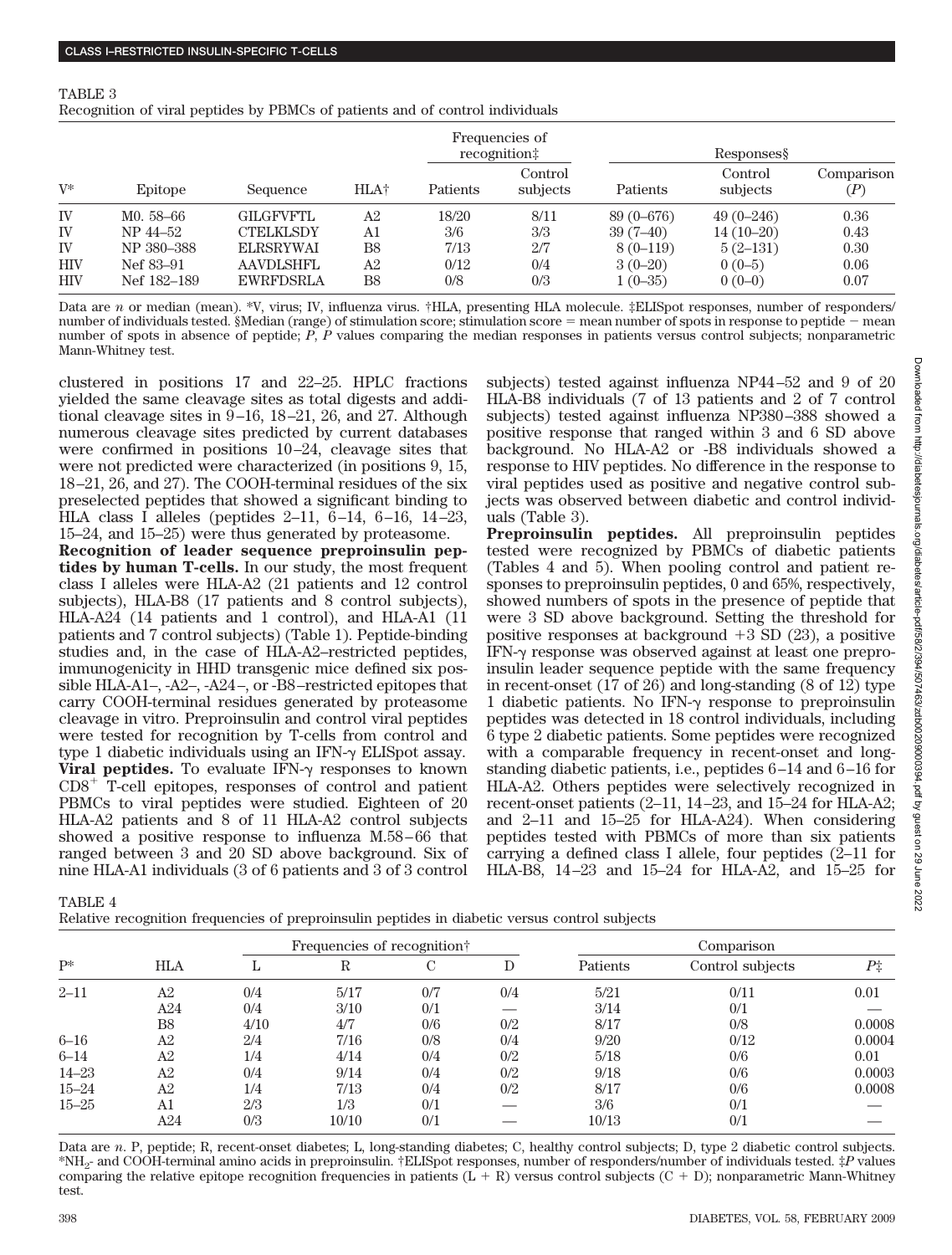# TABLE 5

|           |                |                     | Responses†      |                | Comparison‡ |                 |                  |           |
|-----------|----------------|---------------------|-----------------|----------------|-------------|-----------------|------------------|-----------|
| $P^*$     | <b>HLA</b>     |                     | R               | C              | D           | Patients        | Control subjects | $P$ value |
| $2 - 11$  | A <sub>2</sub> | $3.3(0-12.2)$       | $10.0(0-41.8)$  | $0.56(0-8.3)$  | $0(0-0)$    | $7.8(0-41.8)$   | $0(0-8.3)$       | 0.01      |
|           | A24            | $5.2(2.2-12.2)$     | $0(0-41.8)$     |                |             | $2.8(0-41.8)$   |                  |           |
|           | B8             | $25(0-105)$         | $8.2(0-37.2)$   | $0(0-1.1)$     | $0(0-5.6)$  | $15.6(0-105)$   | $0(0-5.6)$       | 0.01      |
| $6 - 16$  | A <sub>2</sub> | $12.2(10-54.5)$     | $5(0-111.7)$    | $0(0-9.5)$     | $0(0-0)$    | $7.3(0-111.7)$  | $0(0-9.5)$       | 0.004     |
| $6 - 14$  | A <sub>2</sub> | $28.9(21.1 - 51.1)$ | $30.6(7.8-144)$ | $4.7(3.9-7.2)$ |             | $30.6(7.8-144)$ | $4.7(3.9-7.2)$   | 0.01      |
| $14 - 23$ | A <sub>2</sub> | $11.1(7.8-12.2)$    | $7.7(54-0)$     | $1.4(0-5.6)$   |             | $8.9(54-0)$     | $1.4(0-5.6)$     | 0.04      |
| $15 - 24$ | A <sub>2</sub> | $12.8(2.4 - 32.2)$  | $8.7(0-52.8)$   | $0(0-0)$       |             | $12.2(0-52.8)$  | $0(0-0)$         | 0.002     |
| $15 - 25$ | A <sub>1</sub> | $13.6(6.1-25.6)$    | $1.7(0-14.4)$   |                |             | $9.2(0-25.6)$   |                  |           |
|           | A24            | $11.1(5.8-25.6)$    | $0(0-14.4)$     |                |             | $0(0-25.6)$     |                  |           |

Data are median (range). P, peptide; R, recent-onset diabetes; L, long-standing diabetes; C, healthy control subjects; D, type 2 diabetic control subjects. \*NH2- and COOH-terminal amino acids in preproinsulin. †ELISpot responses; median (range) of stimulation score; stimulation score  $=$  mean number of spots in response to peptide  $-$  mean number of spots in absence of peptide.  $\sharp P$  values comparing the median responses in patients versus control subjects; nonparametric Mann-Whitney test.

HLA-A24) were recognized in 50% of recent-onset patients. Two peptides (6–16 for HLA-A2 and 2–11 for HLA-A2 and -A24) were recognized in at least 30% of recent-onset patients (Table 5).

**Characterization of 6–14–specific T-cells as CD8 T-cells.** To set up the staining of  $CD8^+$  T-cells with  $6-14$ peptide/HLA-A2 tetramers, cells from patients L4 and R26 were expanded for 14 days with peptide 6–14 and studied for recognition of preproinsulin 6–14/HLA-A2 and HIV gag/HLA-A2 control tetramers. Staining with 6–14/HLA-A2 tetramer was at 1.2 and  $0.8\%$  CD8<sup>+</sup> T-cells from patients L4 and R26, respectively, whereas the staining with HIVgag/ HLA-A2 tetramer was at 0.08 and 0.04%, respectively (Fig. 3*A*). In subsequent experiments, some patients who showed a positive ELISpot response to peptide 6–14 were studied for 6–14 peptide/HLA-A2 tetramer binding. In four ELISpot-positive patients, 0.13, 0.14, 0.17, and 0.30% 6–14 peptide/HLA-A2–positive cells were detected in the CD8 T-cell fraction, whereas in ELISpot-negative patients, the average of 6–14 peptide/HLA-A2 tetramer binding was  $0.05 \pm 0.01\%$  (range 0.04–0.08%,  $n = 7, P < 0.02$ ), bringing evidence that 6–14 peptide-reactive T-cells were clustered in the  $CDS<sup>+</sup>$  T-cell subset as shown in an illustrative experiment (Fig. 3*B*). For comparison, mean HIV gag/ HLA-A2 tetramer detection in the 11 patients was 0.04  $\pm$ 0.05.

### **DISCUSSION**

Defining epitopes derived from  $\beta$ -cell autoantigens is expected to have wide-range implications in development of T-cell assays and peptide-based immunotherapy in type 1 diabetes. Although numerous HLA class II–restricted  $CD4^+$  T-cell have been defined in human type 1 diabetes (14) and transgenic mice expressing human class II alleles  $(32-34)$ , epitopes presented by class I alleles to  $CD8<sup>+</sup>$ T-cells remain largely unknown. An HLA-A2–restricted GAD epitope (GAD 114–123) has been defined as the target of cytotoxic T-cells in two subjects with preclinical and recent-onset type 1 diabetes (35). An HLA-A2 epitope derived from islet amyloid polypeptide (IAPP) has been characterized using an IFN- $\gamma$  ELISpot assay (36). More recently, new β-cell HLA class I–restricted epitopes have been reported. The proinsulin A chain, B chain, C-peptide, and leader sequence contain epitopes recognized by CD8 T-cells (17,22,23,37–41). Recognition of epitopes encompassing residues excised during insulin processing makes

a strong case for proinsulin as an autoantigen in diabetes.



FIG. 3. Peptide/HLA-A2 tetramers staining of CD8<sup>+</sup> T-cells from dia**betic patients.** *A***: Staining of expanded CD8 T-cells from two diabetic patients. PBMCs from one long-standing (L4) diabetic patient and one recent-onset (R26) diabetic patient were cultured in presence of peptides (peptide 6–14 or HIV gag peptide) and then stained by 6–14 peptide/HLA-A2 and HIV gag peptide/HLA-A2 tetramers. Cultures were harvested for tetramer staining on day 14. HIV gag peptide/HLA-A2 tetramer was used as a negative control. Detection of tetramer-stained** cells was performed by gating out 7-AAD<sup>+</sup> dead cells and selecting **CD8 T-cells. The figure shows the staining with 6–14 peptide/HLA-A2 tetramer (***left***) and with HIV gag peptide/HLA-A2 tetramer (***right***) at day 14 of cell expansion. Dot plots show tetramer (vertical axis) versus CD8 cells (horizontal axis) staining. The numbers displayed in each dot plot indicate the percentages of cells stained by tetramers.** *B***: Ex vivo tetramer staining of PBMCs from 6–14 peptide ELISpot-positive and ELISpot-negative diabetic patients. PBMCs from 6–14 peptide ELISpot-positive diabetic patients were stained ex vivo with 6–14 peptide/HLA-A2 and HIV gag peptide/HLA-A2 tetramers. The figure shows the ex vivo staining with 6–14 peptide/HLA-A2 tetramer (***left***) and with HIV gag peptide/HLA-A2 tetramer (***right***) for one 6–14 peptide ELISpot-positive patient (R9). As a control, a 6–14 peptide ELISpot-negative patient (R10).**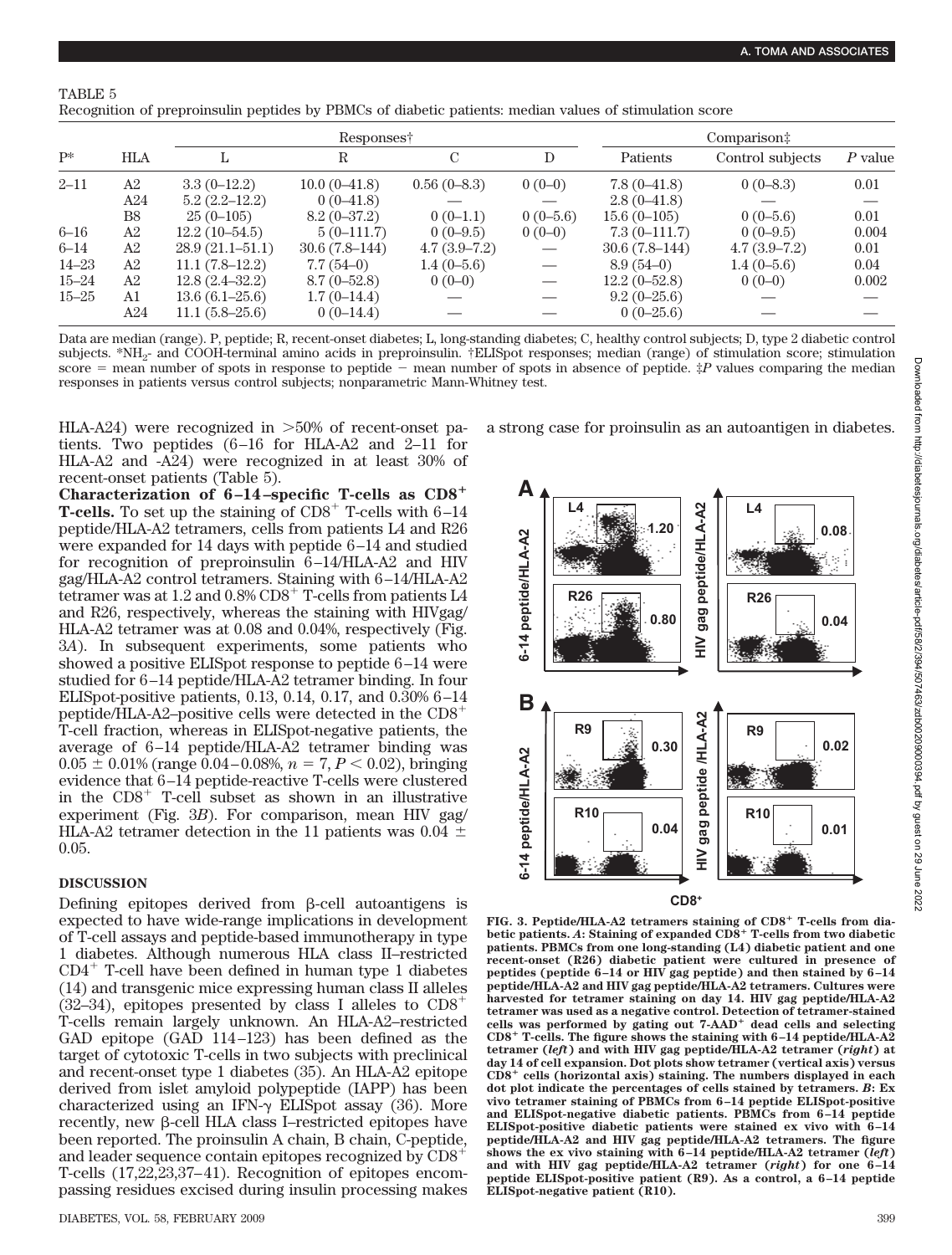However, there has been no systematic study of leader sequence epitopes.

Leader sequence peptides are commonly presented to  $CD8<sup>+</sup>$ , especially HLA-A2–restricted, T-cells (42). Using a systematic approach to define class I epitopes derived from the preproinsulin leader sequence, we bring evidence that PBMCs from diabetic patients secrete IFN- $\gamma$  in response to several epitopes. Five preproinsulin leader sequence peptides were recognized in 80% HLA-A2 patients. We did not restrict our study to epitopes showing the highest binding affinity to purified class I molecules because rules governing the spectrum of epitopes presented in autoimmunity remain far from clear. All five peptides that showed significant binding to purified HLA-A2 molecules in vitro were highly immunogenic in HHD transgenic mice. One peptide (proinsulin 2–11) was recognized in 57% HLA-B8 and 30% HLA-A24 recent-onset diabetic patients. Two peptides covering the 6–16 preproinsulin region correspond to the same epitope because 6–14– and 6–16– specific T-cell clones recognize indistinctly both peptides. In contrast, the 14–25 region contains two epitopes that are distinctly recognized by 14–23– and 15–24–specific peptides. Using 6–14/HLA-A2 tetramers, we bring direct evidence that preproinsulin peptide 6–14 is recognized by human  $CD8<sup>+</sup>$  T-cells. In contrast, the small number of patients studied using tetramers preclude firm conclusions as to the concordance observed between  $IFN-\gamma$  production and tetramer staining.

In most patients, the response to preproinsulin leader sequence was multiepitopic. The long preclinical phase characterizing diabetes development does not preclude, however, that a more restricted set of peptides is dominantly recognized at initiation of the autoimmune process, as reported in case of a  $CD4^+$  T-cell–restricted epitope in the NOD mouse (43). A2-restricted GAD, IAPP, and preproinsulin peptide 2–10 were predominantly recognized in recent-onset diabetic patients (35,36,27). This was the case in our study for peptides 2–11 and 14–23, although not for HLA A2–restricted peptide 6–14. It should be acknowledged that our data do not directly correlate recognition of preproinsulin peptides by  $CDS^+$  T-cells and the absence of residual C-peptide in long-standing diabetic patients studied. However, a comparable observation was reported for other proinsulin epitopes (23) and may reconcile with previous observations in human type 1 diabetes (7). This may indicate that long-term memory class I–restricted T-cells persist in patients who are likely to have been deprived of remnant  $\beta$ -cells for years while on exogenous insulin therapy. Finally, the evidence that murine T-cell clones that were specific for leader sequence preproinsulin peptides were cytotoxic to P815 target cells expressing the human preproinsulin gene indicate that corresponding  $CD8<sup>+</sup>$  T-cells may point to useful disease markers.

Using a strategy based on peptide library-mediated in vitro assembly of class I molecules, preproinsulin peptides have been defined on the basis of their association with HLA-B8, -A2, and -B15. Several epitopes were shown to harbor anchor residues that were weakly predicted by commonly used algorithms or did not contain canonical allele-specific binding motifs (44). In our study, some of these peptides were recognized in 40% of patients, such as preproinsulin 2–11 in HLA-B8; 6–16, 14–23, and 15–24 in HLA-A2; or 15–25 in both HLA-A1 and -A24 patients.

Proteasome-mediated proteolysis is a major, although not exclusive, system generating COOH termini of class I epitopes. Intracellular mechanisms that define the sequence of peptides presented to  $CD8<sup>+</sup>$  T-cells include, in addition, peptide translocation in the endoplasmic reticulum by transporter associated with antigen processing (TAP) and binding of peptides into the MHC class I groove. As reported in case of viral epitopes (45), we used 20S proteasome–enriched preparations extracted from the T1 lymphoblastoid cell, which contains  $IFN-\gamma$ -inducible LMP-2 and LMP-7 proteasome subunits. Among candidate peptides, six carried COOH-terminal flanking residues that were identified after proteasome processing in vitro. One peptide (1–8) that carried a leucine in position 8 was not identified as a proteasome cleavage site. This is not unexpected because many peptides from signal sequences have been characterized as presented by class I alleles in a proteasome-independent and TAP-independent manner (46,47). However, this peptide showed no detectable binding to HLA-A2 nor immunogenicity in HHD transgenic mice. In contrast, peptide 2–11 showed significant binding to HLA-A2, significant immunogenicity in HHD transgenic mice and recognition by PBMCs from 29% HLA-A2 and 57% HLA-B8 diabetic patients.

Considering previous reports (23,26) and the present data, at least nine HLA-A2–restricted epitopes have been identified as recognized by  $CDS^+$  T-cells from type 1 diabetic patients within preproinsulin. Similar evidence that points to the high diversity of epitopes recognized by  $CD8<sup>+</sup>$  T-cells within restricted regions of myelin autoantigens has been obtained in multiple sclerosis, in contrast with the limited number of immunodominant epitopes usually reported on viral antigens (48). Furthermore, epitope diversity was not restricted to HLA-A2 in multiple sclerosis (49). In the same line, there was no clear correlation between the prevalence of positive responses to peptides within the restricted preproinsulin region studied and affinity levels of peptide binding to HLA class I molecules. In vivo priming in HHD mice and study of peptide binding in vitro possibly biased our peptide selection procedure toward peptides with significant affinity, possibly underestimating the number of peptides recognized along diabetes development. However, frequent responses to intermediate affinity peptides were observed, such as proinsulin 2–11 in HLA-B8 and 14–23 in HLA-A2 patients. Because autoimmune reactions develop against self proteins, the autoantigen-specific T-cell repertoire is expected to be purged from high-avidity T-cells specific for dominant T-cell epitopes, opening the likelihood of autoreactive T-cells that are specific for subdominant or cryptic epitopes.

Our data bring evidence that type 1 diabetic patients shows class I–restricted responses to 8- to 11-mer peptides within the preproinsulin leader sequence. The absence of recognition of preproinsulin peptides by PBMCs from control individuals may point to leader sequence preproinsulin-specific  $CD8<sup>+</sup>$  T-cells as useful disease markers.

## **ACKNOWLEDGMENTS**

A.T. is a recipient of a research fellowship from the Ministère de la Recherche et de la Technologie. This work was supported by Programme Hospitalier de Recherche Clinique P051078, by Agence Nationale de la Recherche Grant MELTD1, and by the Ministère de la Recherche et de la Technologie.

No other potential conflicts of interest relevant to this article were reported.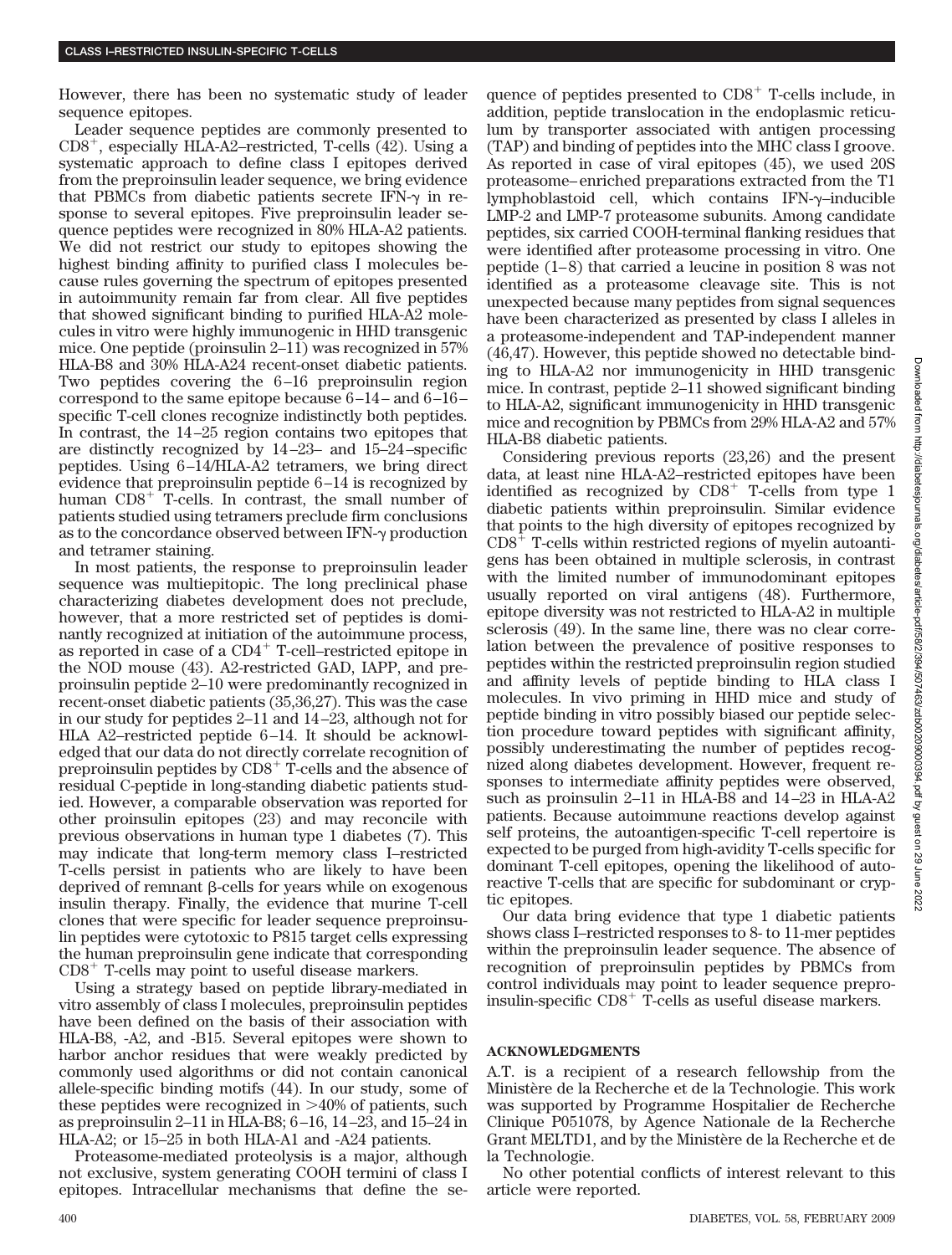#### **REFERENCES**

- 1. Martin S, Wolf-Eichbaum D, Duinkerken G, Scherbaum WA, Kolb H, Noordzij JG, Roep BO: Development of type 1 diabetes despite severe hereditary B-lymphocyte deficiency. *N Engl J Med* 345:1036–1040, 2001
- 2. Verdaguer J, Schmidt D, Amrani A, Anderson B, Averill N, Santamaria P: Spontaneous autoimmune diabetes in monoclonal T cell nonobese diabetic mice. *J Exp Med* 186:1663–1676, 1997
- 3. Itoh N, Hanafusa T, Miyazaki A, Miyagawa J, Yamagata K, Yamamoto K, Waguri M, Imagawa A, Tamura S, Inada M, Kawata S, Tarui S, Kono N, Matsuzawa Y: Mononuclear cell infiltration and its relation to the expression of major histocompatibility complex antigens and adhesion molecules in pancreas biopsy specimens from newly diagnosed insulin-dependent diabetes mellitus patients. *J Clin Invest* 92:2313–2322, 1993
- 4. Somoza N, Vargas F, Roura-Mir C, Vives-Pi M, Fernandez-Figueras MT, Ariza A, Gomis R, Bragado R, Marti M, Jaraquemada D: Pancreas in recent onset insulin-dependent diabetes mellitus: changes in HLA, adhesion molecules and autoantigens, restricted T cell receptor V. *J Immunol* 153:1360–1377, 1994
- 5. Conrad B, Weidmann E, Trucco G, Rudert WA, Behboo R, Ricordi C, Rodriquez-Rilo H, Finegold D, Trucco M: Evidence for superantigen involvement in insulin-dependent diabetes mellitus aetiology. *Nature* 371:351–355, 1994
- 6. Foulis AK, McGill M, Farquharson MA: Insulitis in type 1 (insulindependent) diabetes mellitus in man: macrophages, lymphocytes, and interferon-gamma containing cells. *J Pathol* 165:97–103, 1991
- 7. Sibley RK, Sutherland DE, Goetz F, Michael AF: Recurrent diabetes mellitus in the pancreas iso- and allograft: a light and electron microscopic and immunohistochemical analysis of four cases. *Lab Invest* 53:132–144, 1985
- 8. Yu L, Robles DT, Abiru N, Kaur P, Rewers M, Kelemen K, Eisenbarth GS: Early expression of antiinsulin autoantibodies of humans and the NOD mouse: evidence for early determination of subsequent diabetes. *Proc Natl Acad SciUSA* 97:1701–1706, 2000
- 9. Ziegler AG, Hummel M, Schenker M, Bonifacio E: Autoantibody appearance and risk for development of childhood diabetes in offspring of parents with type 1 diabetes: the 2-year analysis of the German BABYDIAB Study. *Diabetes* 48:460–468, 1999
- 10. Keller RJ: Cellular immunity to human insulin in individuals at high risk for the development of type I diabetes mellitus. *J Autoimmun* 3:321–327, 1990
- 11. Schloot NC, Roep BO, Wegmann D, Yu L, Chase HP, Wang T, Eisenbarth GS: Altered immune response to insulin in newly diagnosed compared to insulin-treated diabetic patients and healthy control subjects. *Diabetologia* 40:564–572, 1997
- 12. Rudy G, Stone N, Harrison LC, Colman PG, McNair P, Brusic V, French MB, Honeyman MC, Tait B, Lew AM: Similar peptides from two beta cell autoantigens, proinsulin and glutamic acid decarboxylase, stimulate T cells of individuals at risk for insulin-dependent diabetes. *Mol Med* 1:625–633, 1995
- 13. Dubois-LaForgue D, Carel JC, Bougneres PF, Guillet JG, Boitard C: T-cell response to proinsulin and insulin in type 1 and pretype 1 diabetes. *J Clin Immunol* 19:127–134, 1999
- 14. Alleva DG, Crowe PD, Jin L, Kwok WW, Ling N, Gottschalk M, Conlon PJ, Gottlieb PA, Putnam AL, Gaur A: A disease-associated cellular immune response in type 1 diabetics to an immunodominant epitope of insulin. *J Clin Invest* 107:173–180, 2001
- 15. Petersen LD, Duinkerken G, Bruining GJ, van Lier RA, de Vries RR, Roep BO: Increased numbers of in vivo activated T cells in patients with recent onset insulin-dependent diabetes mellitus. *J Autoimmun* 9:731–737, 1996
- 16. Durinovic-Bello I, Schlosser M, Riedl M, Maisel N, Rosinger S, Kalbacher H, Deeg M, Ziegler M, Elliott J, Roep BO, Karges W, Boehm BO: Pro- and anti-inflammatory cytokine production by autoimmune T cells against preproinsulin in HLA-DRB1\*04, DQ8 type 1 diabetes. *Diabetologia* 47:439– 450, 2004
- 17. Naquet P, Ellis J, Tibensky D, Kenshole A, Singh B, Hodges R, Delovitch TL: T cell autoreactivity to insulin in diabetic and related non-diabetic individuals. *J Immunol* 140:2569–2578, 1988
- 18. Daniel D, Gill RG, Schloot N, Wegmann D: Epitope specificity, cytokine production profile and diabetogenic activity of insulin-specific T cell clones isolated from NOD mice. *Eur J Immunol* 25:1056–1062, 1995
- 19. Daniel D, Wegmann DR: Protection of nonobese diabetic mice from diabetes by intranasal or subcutaneous administration of insulin peptide B-(9–23). *Proc Natl Acad SciUSA* 93:956–960, 1996
- 20. Thebault-Baumont K, Dubois-Laforgue D, Krief P, Briand JP, Halbout P, Vallon-Geoffroy K, Morin J, Laloux V, Lehuen A, Carel JC, Jami J, Muller S, Boitard C: Acceleration of type 1 diabetes mellitus in proinsulin 2-deficient NOD mice. *J Clin Invest* 111:851–857, 2003
- 21. Moriyama H, Abiru N, Paronen J, Sikora K, Liu E, Miao D, Devendra D, Beilke J, Gianani R, Gill RG, Eisenbarth GS: Evidence for a primary islet autoantigen (preproinsulin 1) for insulitis and diabetes in the nonobese diabetic mouse. *Proc Natl Acad SciUSA* 100:10376–10381, 2003
- 22. Hassainya Y, Garcia-Pons F, Kratzer R, Lindo V, Greer F, Lemonnier FA, Niedermann G, van Endert PM: Identification of naturally processed HLA-A2–restricted proinsulin epitopes by reverse immunology. *Diabetes* 54:2053–2059, 2005
- 23. Toma A, Haddouk S, Briand JP, Camoin L, Gahery H, Connan F, Dubois-Laforgue D, Caillat-Zucman S, Guillet JG, Carel JC, Muller S, Choppin J, Boitard C: Recognition of a subregion of human proinsulin by class I-restricted T cells in type 1 diabetic patients. *Proc Natl Acad SciUSA* 102:10581–10586, 2005
- 24. Jarchum I, Nichol L, Trucco M, Santamaria P, DiLorenzo TP: Identification of novel IGRP epitopes targeted in type 1 diabetes patients. *Clin Immunol* 127:359–365, 2008
- 25. Baker C, Petrich de Marquesini LG, Bishop AJ, Hedges AJ, Dayan CM, Wong FS: Human CD8 responses to a complete epitope set from preproinsulin: implications for approaches to epitope discovery. *J Clin Immunol* 28:350–360, 2008
- 26. Mallone R, Martinuzzi E, Blancou P, Novelli G, Afonso G, Dolz M, Bruno G, Chaillous L, Chatenoud L, Bach JM, van Endert P: CD8<sup>+</sup> T-cell responses identify β-cell autoimmunity in human type 1 diabetes. *Diabetes* 56:613– 621, 2007
- 27. Martinuzzi E, Novelli G, Scotto M, Blancou P, Bach JM, Chaillous L, Bruno G, Chatenoud L, van Endert P, Mallone R: The frequency and immunodominance of islet-specific  $CD8<sup>+</sup>$  T-cell responses change after type 1 diabetes diagnosis and treatment. *Diabetes* 57:1312–1320, 2008
- 28. Henderson RA, Michel H, Sakaguchi K, Shabanowitz J, Appella E, Hunt DF, Engelhard VH: HLA-A2.1-associated peptides from a mutant cell line: a second pathway of antigen presentation. *Science* 255:1264–1266, 1992
- 29. Pascolo S, Bervas N, Ure JM, Smith AG, Lemonnier FA, Perarnau B: HLA-A2.1-restricted education and cytolytic activity of  $CDS(+)$  T lymphocytes from beta2 microglobulin (beta2m) HLA-A2.1 monochain transgenic H-2Db beta2m double knockout mice. *J Exp Med* 185:2043–2051, 1997
- 30. Choppin J, Cohen W, Bianco A, Briand JP, Connan F, Dalod M, Guillet JG: Characteristics of HIV-1 Nef regions containing multiple  $CD8+T$  cell epitopes: wealth of HLA-binding motifs and sensitivity to proteasome degradation. *J Immunol* 166:6164–6169, 2001
- 31. Altman JD, Moss PA, Goulder PJ, Barouch DH, McHeyzer-Williams MG, Bell JI, McMichael AJ, Davis MM: Phenotypic analysis of antigen-specific T lymphocytes. *Science* 274:94–96, 1996
- 32. Raju R, Munn SR, David CS: T cell recognition of human pre-proinsulin peptides depends on the polymorphism at HLA DQ locus: a study using HLA DQ8 and DQ6 transgenic mice. *Hum Immunol* 58:21–29, 1997
- 33. Endl J, Otto H, Jung G, Dreisbusch B, Donie F, Stahl P, Elbracht R, Schmitz G, Meinl E, Hummel M, Ziegler AG, Wank R, Schendel DJ: Identification of naturally processed T cell epitopes from glutamic acid decarboxylase presented in the context of HLA-DR alleles by T lymphocytes of recent onset IDDM patients. *J Clin Invest* 99:2405–2415, 1997
- 34. Herman AE, Tisch RM, Patel SD, Parry SL, Olson J, Noble JA, Cope AP, Cox B, Congia M, McDevitt HO: Determination of glutamic acid decarboxylase 65 peptides presented by the type I diabetes-associated HLA-DQ8 class II molecule identifies an immunogenic peptide motif. *J Immunol* 163:6275–6282, 1999
- 35. Panina-Bordignon P, Lang R, van Endert PM, Benazzi E, Felix AM, Pastore RM, Spinas GA, Sinigaglia F: Cytotoxic T cells specific for glutamic acid decarboxylase in autoimmune diabetes. *J Exp Med* 181:1923–1927, 1995
- 36. Panagiotopoulos C, Qin H, Tan R, Verchere CB: Identification of a --cell–specific HLA class I restricted epitope in type 1 diabetes. *Diabetes* 52:2647–2651, 2003
- 37. Ouyang Q, Standifer NE, Qin H, Gottlieb P, Verchere CB, Nepom GT, Tan R, Panagiotopoulos C: Recognition of HLA class I-restricted β-cell epitopes in type 1 diabetes. *Diabetes* 55:3068–3074, 2006
- 38. Standifer NE, Ouyang Q, Panagiotopoulos C, Verchere CB, Tan R, Greenbaum CJ, Pihoker C, Nepom GT: Identification of novel HLA-A\*0201 restricted epitopes in recent-onset type 1 diabetic subjects and antibodypositive relatives. *Diabetes* 55:3061–3067, 2006
- 39. Pinkse GG, Boitard C, Tree TI, Peakman M, Roep BO: HLA class I epitope discovery in type 1 diabetes: independent and reproducible identification of proinsulin epitopes of CD8 T cells: report of the IDS T Cell Workshop Committee. *Ann N Y Acad Sci* 1079:19–23, 2006
- 40. van Endert P, Hassainya Y, Lindo V, Bach JM, Blancou P, Lemonnier F, Mallone R: HLA class I epitope discovery in type 1 diabetes. *Ann N Y Acad Sci* 1079:190–197, 2006
- 41. Pinkse GG, Tysma OH, Bergen CA, Kester MG, Ossendorp F, van Veelen PA, Keymeulen B, Pipeleers D, Drijfhout JW, Roep BO: Autoreactive CD8